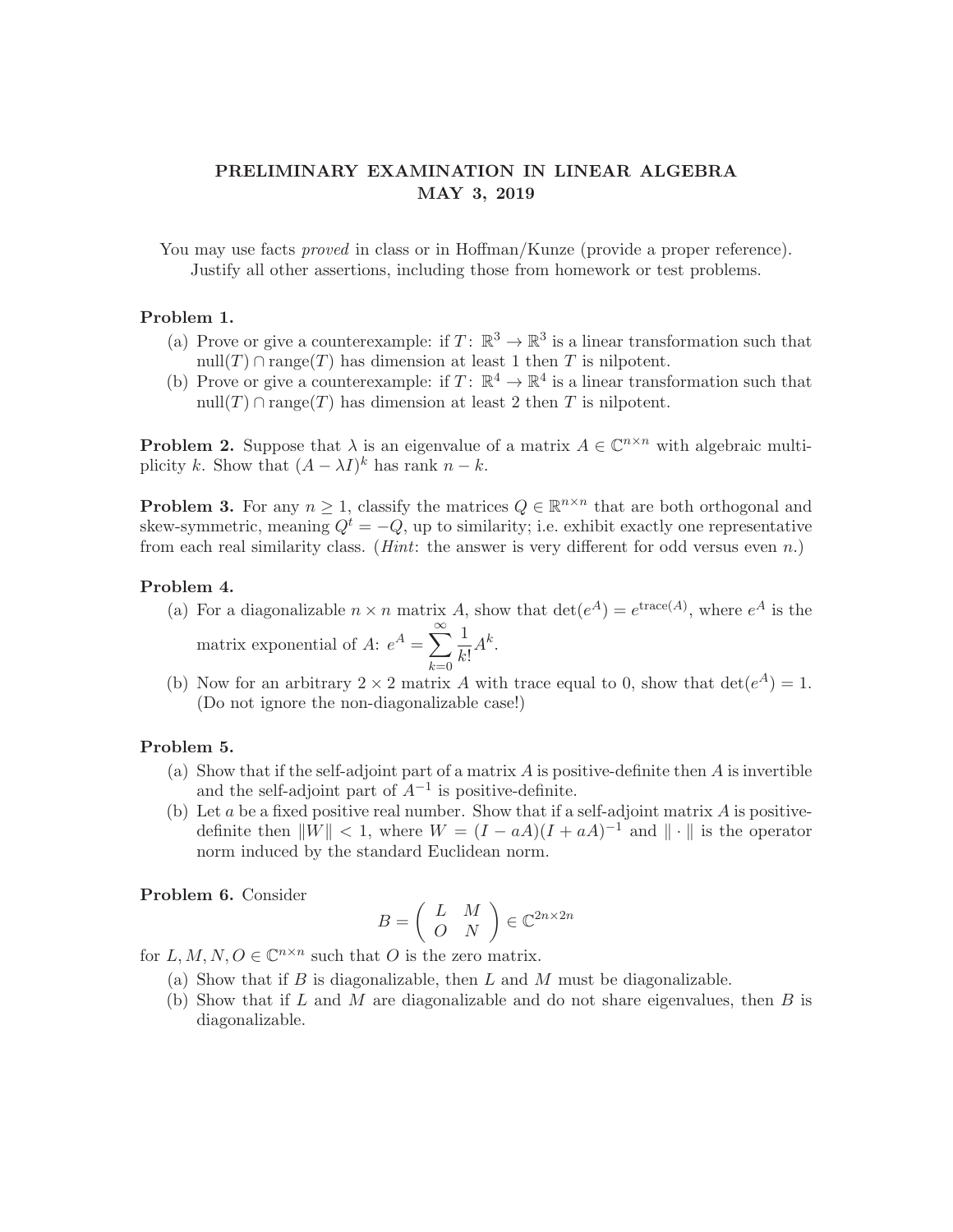# **Problem 1.**

- (a) Prove or give a counterexample: if  $T: \mathbb{R}^3 \to \mathbb{R}^3$  is a linear transformation such that null(T) ∩ range(T) has dimension at least 1 then T is nilpotent.
- (b) Prove or give a counterexample: if  $T: \mathbb{R}^4 \to \mathbb{R}^4$  is a linear transformation such that  $null(T) \cap range(T)$  has dimension at least 2 then T is nilpotent.

# **Solution.**

(a) Counterexample: let T have the matrix below relative to the standard basis  $\{e_1, e_2, e_3\}$ :

$$
\begin{pmatrix} 1 & 0 & 0 \\ 0 & 0 & 1 \\ 0 & 0 & 0 \end{pmatrix}
$$

Note that  $e_1$  is an eigenvector of T with corresponding eigenvalue 1, so T is not nilpotent. On the other hand,  $T\mathbf{e}_2 = \mathbf{0}$  and  $T\mathbf{e}_3 = \mathbf{e}_2$ , so  $\mathbf{e}_2 \in \text{null}(T) \cap \text{range}(T)$ .

(b) This is true. If  $null(T) \cap range(T)$  has dimension at least 2 then both  $null(T)$  and range(T) have dimension *equal to* 2, since their dimensions add to 4 by the ranknullity theorem and are each at least two by the hypothesis. But this implies that

$$
\text{null}(T) = \text{null}(T) \cap \text{range}(T) = \text{range}(T),
$$

and it follows that  $T^2 = 0$ .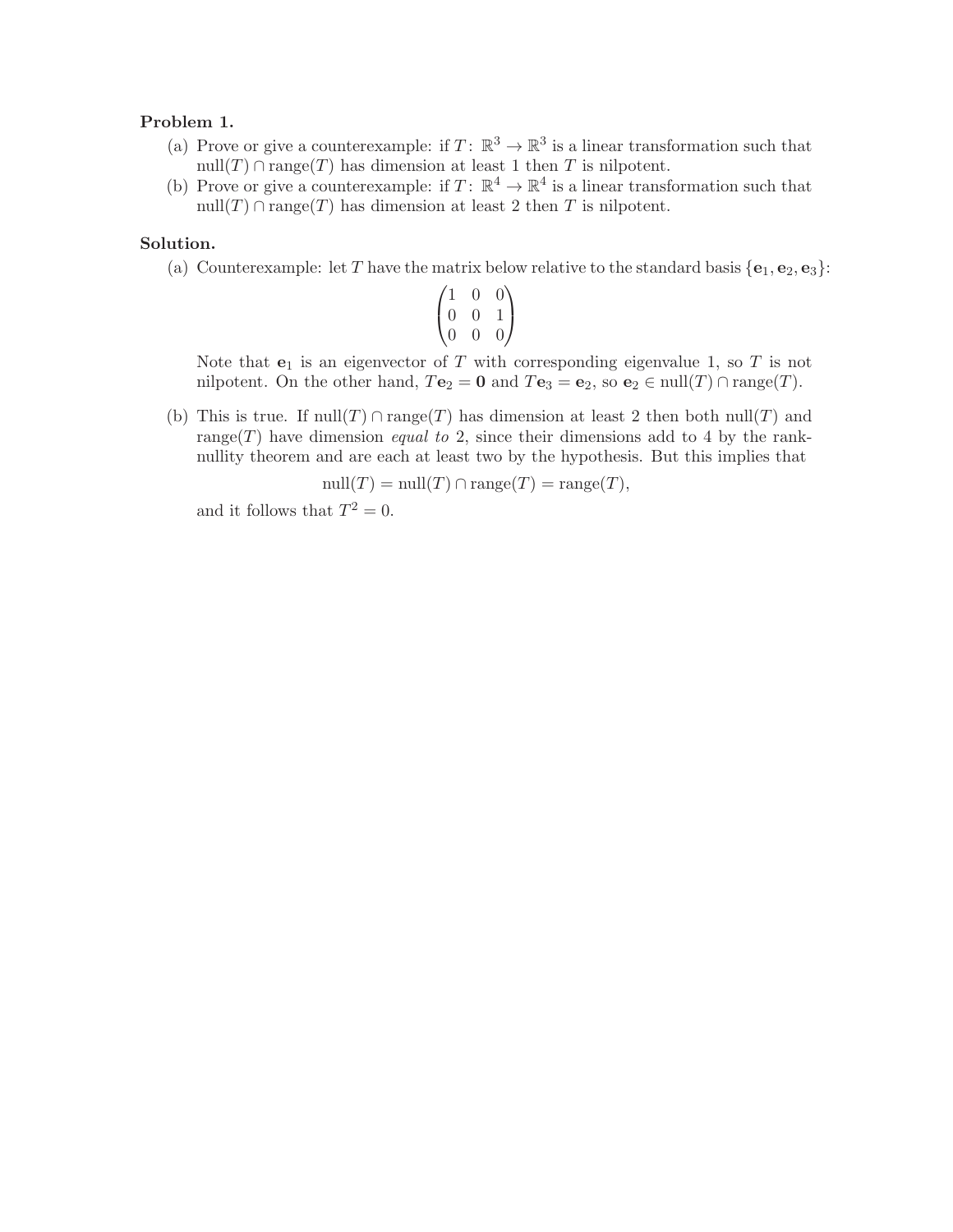**Problem 2.** Suppose that  $\lambda$  is an eigenvalue of a matrix  $A \in \mathbb{C}^{n \times n}$  with algebraic multiplicity k. Show that  $(A - \lambda I)^k$  has rank  $n - k$ .

**Solution.** Let  $P \in \mathbb{C}^{n \times n}$  be an invertible matrix such that  $P^{-1}AP$  is in Jordan form. Noting that

$$
(P^{-1}AP - \lambda I)^k = P^{-1}(A - \lambda I)^k P
$$

has the same rank as  $(A - \lambda I)^k$ , we may assume that A itself is in Jordan form: block diagonal with blocks  $B_1, \ldots, B_m$  corresponding to the distinct eigenvalues  $\lambda_1, \ldots, \lambda_m$  of A such that for each i,  $B_i$  is upper triangular with all diagonal entries equal to  $\lambda_i$ ,  $(B_i)_{i,i+1} = 1$ or 0 for each j, and  $(B_i)_{jl} = 0$  otherwise. Let us assume that  $\lambda_1 = \lambda$ , so that  $B_1 \in \mathbb{C}^{k \times k}$ .

Since I is diagonal,  $A - \lambda I$  remains block-diagonal with blocks  $B_i - \lambda I$  for  $1 \le i \le m$ . The diagonal entries of  $B_i - \lambda I$  are  $\lambda_i - \lambda$ , equal to 0 if and only if  $i = 1$  since  $\lambda_1 = \lambda$ . The blocks of  $(A - \lambda I)^k$  are the  $(B_i - \lambda I)^k$ , each with all diagonal entries  $(\lambda_i - \lambda)^k$ , again equal to 0 if and only if  $i = 1$ . For each  $i > 1$ ,  $(B_i - \lambda I)^k$  thus has full rank, so the desired result follows from the fact that  $(B_1 - \lambda I)^k$  is the zero-matrix. This in turn follows from the Cayley-Hamilton theorem, since all diagonal entries (hence eigenvalues) of  $B_1 - \lambda I$  are equal to 0.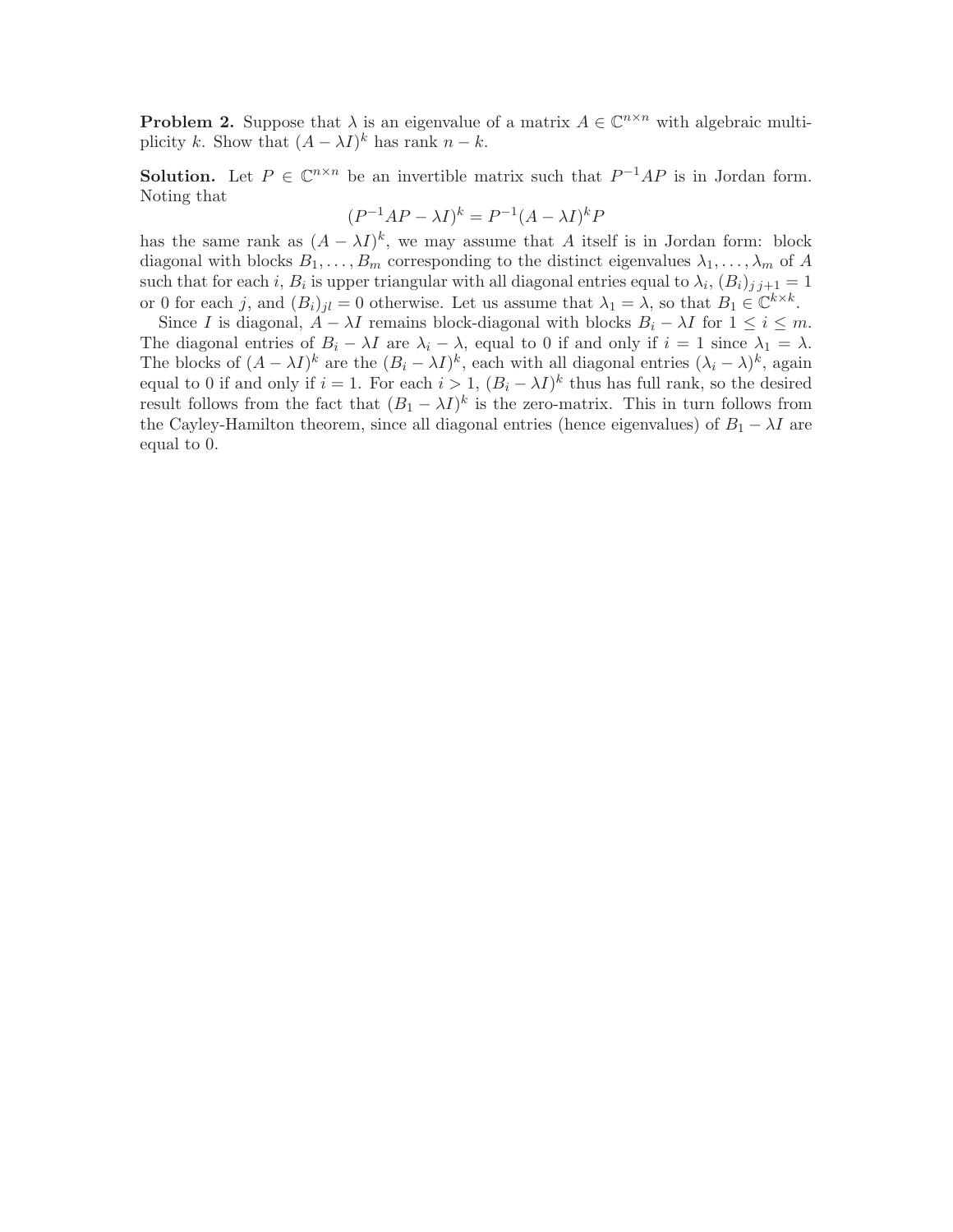**Problem 3.** For any  $n \geq 1$ , classify the matrices  $Q \in \mathbb{R}^{n \times n}$  that are both orthogonal and skew-symmetric, meaning  $Q^t = -Q$ , up to similarity; i.e. exhibit exactly one representative from each real similarity class. (*Hint*: the answer is very different for odd versus even  $n$ .)

**Solution.** Since Q is orthogonal we have

$$
I = QQt = Q(-Q) = -Q2,
$$

so Q satisfies  $m = x^2 + 1 \in \mathbb{R}[x]$ . Since m is irreducible over  $\mathbb{R}$ , it is the minimal polynomial of  $Q$ , and since every eigenvalue of  $Q$  is a root of its minimal polynomial it follows that  $Q$ has no real eigenvalues. But if n is odd then since the characteristic polynomial of  $Q$  has odd degree it has a real root. It follows that there is no orthogonal, skew-symmetric matrix in  $\mathbb{R}^{n \times n}$  for odd *n*.

Now suppose  $n = 2k$  is even. The block-diagonal matrix Q with  $k \geq 2$  blocks, each of the form

$$
Q_0 = \begin{pmatrix} 0 & -1 \\ 1 & 0 \end{pmatrix},
$$

is skew-symmetric and orthogonal. We claim that every skew-symmetric, orthogonal matrix P is similar to Q.

"Real" Proof of the Claim. For any  $\mathbf{u}_1 \in \mathbb{R}^n - \{0\}$ , let  $\mathbf{v}_1 = P\mathbf{u}_1$ . Then since  $P^2 = -I$ ,  $P\mathbf{v}_1 = -\mathbf{u}_1$ . Note that neither of  $\mathbf{u}_1, \mathbf{v}_1$  is a scalar multiple of the other, since P has no real eigenvalues, so  $V_1 = \text{span}\{\mathbf{u}_1, \mathbf{v}_1\}$  is two-dimensional and P-invariant, and  $Q_0$  is the matrix of P on  $V_1$  relative to the basis  $\{u_1, v_1\}.$ 

We may now appeal to induction on k (where, again,  $n = 2k$ ). The base case follows directly from above. For the inductive step, note that since  $P$  is orthogonal, it preserves the orthogonal complement  $V_1^{\perp}$  of  $V_1$  in  $\mathbb{R}^n$ . Its restriction to this  $2(k-1)$ -dimensional subspace remains orthogonal and skew-symmetric (as can be checked by changing to an orthogonal basis  ${\mathbf{u}_1, \mathbf{v}_1, \mathbf{w}_1, \ldots, \mathbf{w}_{n-2}}$  of  $\mathbb{R}^n$ , where  ${\mathbf{w}_1, \ldots, \mathbf{w}_{n-2}} \subset V_1^{\perp}$ , so applying the inductive hypothesis we obtain a basis  $\{u_2, v_2, \ldots, u_k, v_k\}$  relative to which the restriction of P is block-diagonal with blocks of the form  $Q_0$ .  $\Box$ 

"Complex" (alternative) Proof. Since  $P$  is real and orthogonal it is unitary (considered now as a complex matrix) and hence normal:  $PP^* = I = P^*P$  so by the spectral theorem it is unitarily diagonalizable over  $\mathbb C$ . Because P is real and has only  $\pm i$  as eigenvalues, the eigenvectors come in complex-conjugate pairs: eg. if  $Pz = iz$  then

$$
P\bar{\mathbf{z}} = \overline{P\mathbf{z}} = -i\bar{\mathbf{z}}.
$$

Hence there are *n* pairwise orthogonal unit eigenvectors  $z_1, \ldots, z_n$  of P corresponding to the eigenvalue i, and for each j the complex conjugate  $\bar{z}_j$  of  $z_j$  is an eigenvector corresponding to  $-i$ .

Taking  $z_j = x_j + iy_j$  for  $x_j$  and  $y_j$  real, the fact that  $z_j$  is orthogonal to  $\bar{z}_j$  gives:

$$
(\mathbf{x}_j + iy_j \,|\, \mathbf{x}_j - iy_j) = \|\mathbf{x}_j\|^2 + i[(\mathbf{y}_j \,|\, \mathbf{x}_j) + (\mathbf{x}_j \,|\, \mathbf{y}_j)] - \|\mathbf{y}_j\|^2 = 0.
$$

Since  $\mathbf{x}_i$  and  $\mathbf{y}_i$  are real, the above thus implies that they are orthogonal and have the same norm, hence are linearly independent. And since  $z_j$  has corresponding eigenvalue i we have

$$
P\mathbf{z}_j = P\mathbf{x}_j + iPy_j = i(\mathbf{x}_j + i\mathbf{y}_j) = -\mathbf{y}_j + i\mathbf{x}_j,
$$

so  $P\mathbf{x}_j = -\mathbf{y}_j$  and  $P\mathbf{y}_j = \mathbf{x}_j$ . Therefore the real vector space span $\{\mathbf{x}_j, \mathbf{y}_j\}$  is P-invariant, and the restriction of P to this subspace has matrix  $Q_0$  relative to the basis  $\{x_j, y_j\}$ .

The proof is finished by observing that for  $k \neq j$ ,  $\mathbf{x}_k$  and  $\mathbf{y}_k$  are orthogonal to each of  $\mathbf{x}_j$  and  $\mathbf{y}_j$  (again where  $\mathbf{z}_k = \mathbf{x}_k + i\mathbf{y}_k$ ). This follows from using the equalities  $(\mathbf{z}_j | \mathbf{z}_k) = 0$  and  $(\mathbf{z}_i | \mathbf{z}_k) = 0$  as above. and  $(\bar{\mathbf{z}}_i | \mathbf{z}_k) = 0$  as above.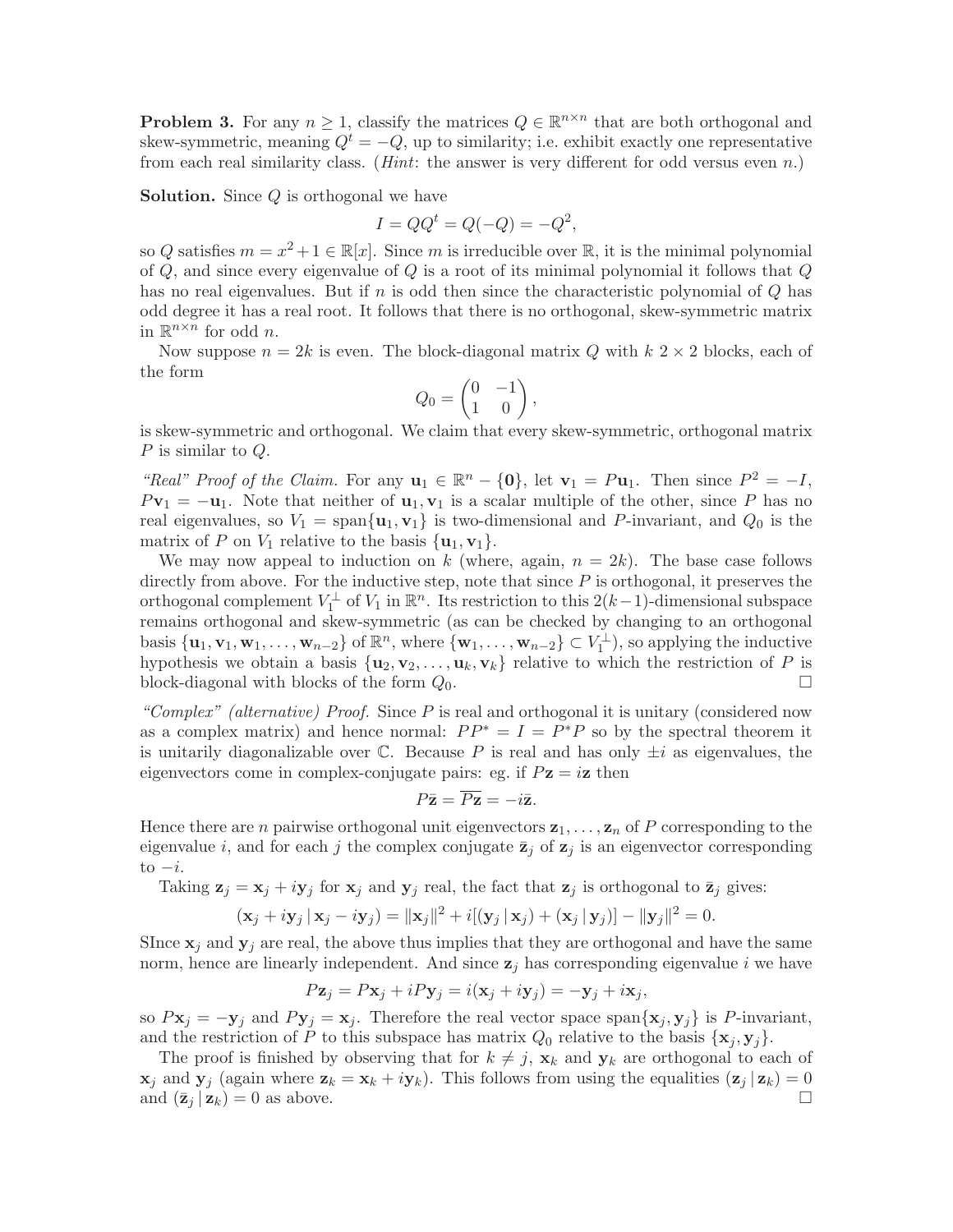### **Problem 4.**

- (a) For a diagonalizable  $n \times n$  matrix A, show that  $\det(e^A) = e^{i \text{trace}(A)}$ , where  $e^A$  is the matrix exponential of A:  $e^A = \sum_{n=1}^{\infty}$  $k=0$ 1  $\frac{1}{k!}A^k$ .
- (b) Now for an arbitrary  $2 \times 2$  matrix A with trace equal to 0, show that  $\det(e^A) = 1$ . (Do not ignore the non-diagonalizable case!)

#### **Solution.**

(a) For an invertible matrix P and a diagonal matrix D such that  $P^{-1}AP = D$  we have:

$$
e^{A} = e^{PDP^{-1}} = Pe^{D}P^{-1} = P \begin{pmatrix} e^{d_{11}} & 0 & \cdots & 0 \\ 0 & e^{d_{22}} & & 0 \\ \vdots & & \ddots & \vdots \\ 0 & 0 & \cdots & e^{d_{nn}} \end{pmatrix} P^{-1},
$$

where  $d_{11}, \ldots, d_{nn}$  are the diagonal entries of D. (The second two equalities above are standard facts about the matrix exponential.) Therefore

$$
\det(e^A) = \det(e^D) = e^{d_{11}} e^{d_{22}} \cdots e^{d_{nn}} = e^{\text{trace}(D)}.
$$

But trace( $D$ ) = trace( $A$ ) since the trace is similarity-invariant.

(b) For a  $2 \times 2$  matrix A with trace 0, we claim that if A is not diagonalizable then it is nilpotent with  $A^2 = 0$ . The trace of A is the sum of its eigenvalues, i.e. the roots  $\lambda_1$  and  $\lambda_2$  of its characteristic polynomial. Since the trace is 0 we have  $\lambda_2 = -\lambda_1$ . If  $\lambda_1 \neq 0$  then since A has two distinct eigenvalues it is diagonalizable. So if A is not diagonalizable then  $\lambda_1 = \lambda_2 = 0$ . In this case the Jordan form of A is either

$$
\begin{pmatrix} 0 & 0 \\ 1 & 0 \end{pmatrix} \quad \text{or} \quad \begin{pmatrix} 0 & 0 \\ 0 & 0 \end{pmatrix}
$$

hence A is nilpotent with  $A^2 = 0$  or the zero-matrix (which is diagonal).

Given the claim we need only consider the case of A non-zero with  $A^2 = 0$ . In this case  $e^A = I + A$  satisfies the polynomial  $m = (x - 1)^2$ , so the minimal polynomial of A divides m, and 1 is the only eigenvalue of  $e^A$ . Therefore  $\det(e^A) = 1$ .

,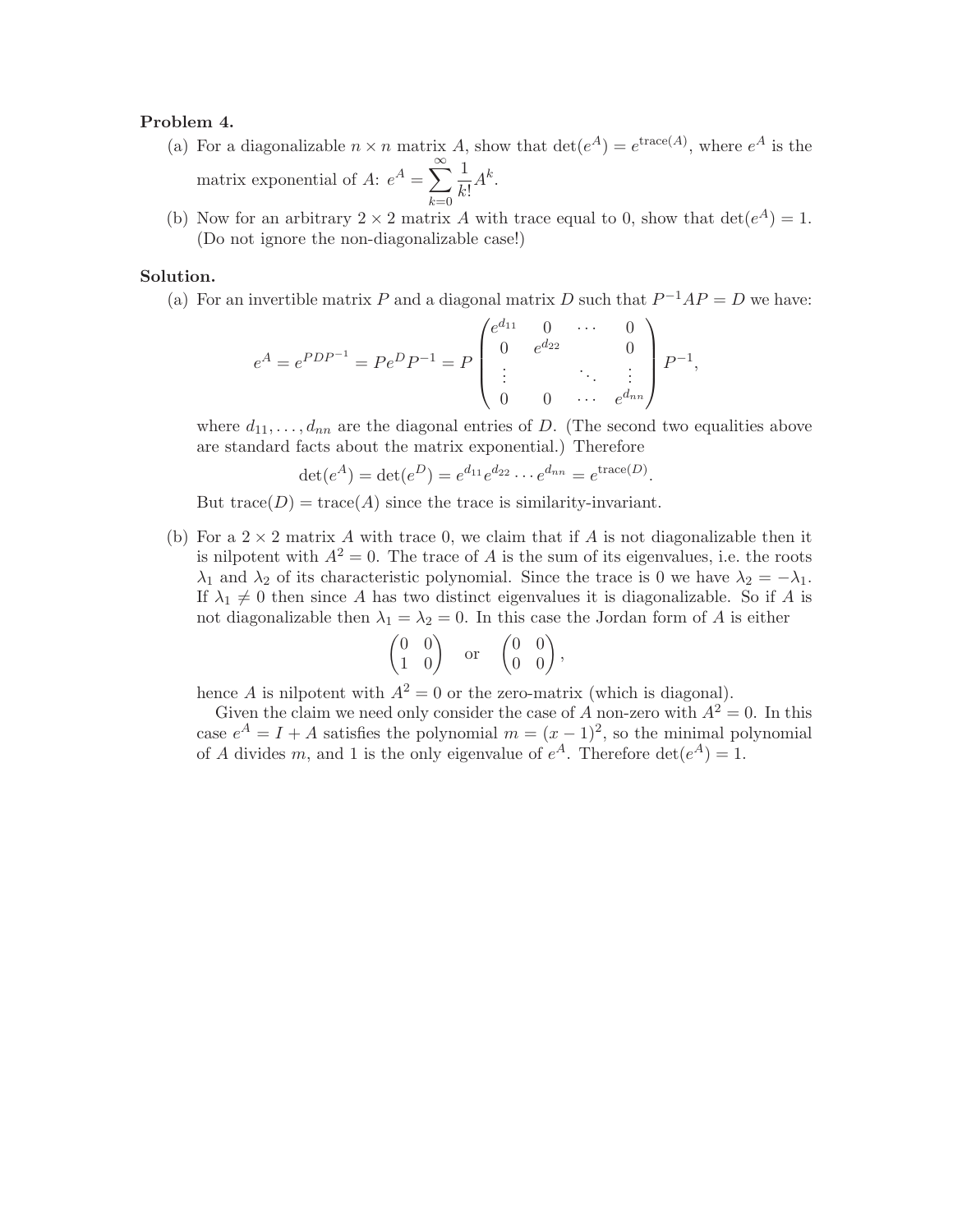## **Problem 5.**

- (a) Show that if the self-adjoint part of a matrix  $A$  is positive-definite then  $A$  is invertible and the self-adjoint part of  $A^{-1}$  is positive-definite.
- (b) Let  $a$  be a fixed positive real number. Show that if a self-adjoint matrix  $A$  is positivedefinite then  $||W|| < 1$ , where  $W = (I - aA)(I + aA)^{-1}$  and  $|| \cdot ||$  is the operator norm induced by the standard Euclidean norm.

# **Solution.**

(a) Write  $A = S + T$ , where S is self-adjoint and T is skew-adjoint, i.e.  $T^* = -T$ . Note that since  $T$  is skew-adjoint, for any  $\bf{v}$  we have

$$
(T\mathbf{v} | \mathbf{v}) = (\mathbf{v} | T^* \mathbf{v}) = -(\mathbf{v} | T\mathbf{v}) = -\overline{(T\mathbf{v} | \mathbf{v})}
$$

is purely imaginary. Thus for  $\mathbf{v} \neq 0$ ,  $(A\mathbf{v} | \mathbf{v}) = (S\mathbf{v} | \mathbf{v}) + (T\mathbf{v} | \mathbf{v})$  is non-zero as it has positive real part. It follows that  $A\mathbf{v} \neq \mathbf{0}$ , hence, since  $\mathbf{v} \neq \mathbf{0}$  was arbitrary, that  $A$  is non-singular.

Now for an arbitrary  $\mathbf{w} \neq \mathbf{0}$ , writing  $\mathbf{w} = A\mathbf{v}$  for some  $\mathbf{v} \neq \mathbf{0}$  we find that

$$
(A^{-1}\mathbf{w} \,|\, \mathbf{w}) = (\mathbf{v} \,|\, A\mathbf{v}) = \overline{(A\mathbf{v} \,|\, \mathbf{v})}
$$

has positive real part, and as above this equals  $(S' \mathbf{w} | \mathbf{w})$ , where S' is the self-adjoint part of  $A^{-1}$ .

(b) Since A is self-adjoint there is an orthonormal basis  ${\bf e}_1,\ldots,{\bf e}_n$  consisting of eigenvectors of A. For each i let  $A\mathbf{e}_i = \lambda_i \mathbf{e}_i$  for  $\lambda_i > 0$ . Then

 $(I - aA)\mathbf{e}_i = (1 - a\lambda_i)\mathbf{e}_i$  and  $(I + aA)\mathbf{e}_i = (1 + a\lambda_i)\mathbf{e}_i$ 

for each i, so  $\{e_1,\ldots,e_n\}$  is an orthogonal basis of eigenvectors for W, with corresponding eigenvalues

$$
\frac{1 - a\lambda_i}{1 + a\lambda_i}.
$$

Since  $W$  is normal its operator norm is the modulus (in this case, absolute value) of its largest eigenvalue. (This can easily be proved directly.) But since  $a$  and the  $\lambda_i$  are both positive,

$$
\frac{1 - a\lambda_i}{1 + a\lambda_i} = 1 - \frac{2a\lambda_i}{1 + a\lambda_i}
$$

lies between <sup>−</sup>1 and 1 for each <sup>i</sup>.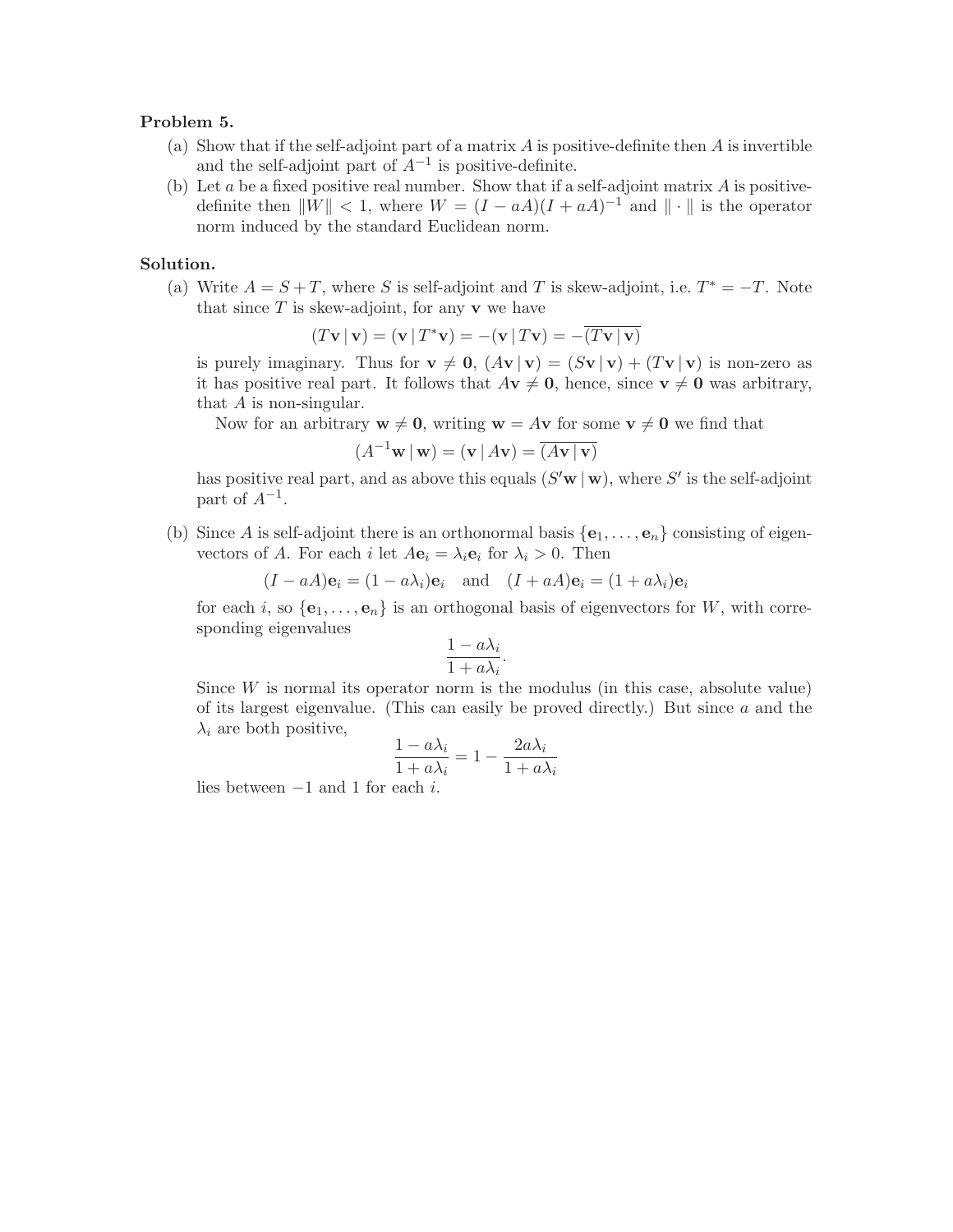**Problem 6.** Consider

$$
B = \left(\begin{array}{cc} L & M \\ O & N \end{array}\right) \in \mathbb{C}^{2n \times 2n}
$$

for L, M,  $N, Q \in \mathbb{C}^{n \times n}$  such that O is the zero matrix.

- (a) Show that if  $B$  is diagonalizable, then  $L$  and  $M$  must be diagonalizable.
- (b) Show that if L and M are diagonalizable and do not share eigenvalues, then  $B$  is diagonalizable.

#### **Solution.**

(a) If  $w = (u, v)$  is an eigenvector of B with eigenvalue  $\lambda$  then

$$
B\mathbf{w} = \begin{pmatrix} L & M \\ O & N \end{pmatrix} \begin{pmatrix} \mathbf{u} \\ \mathbf{v} \end{pmatrix} = \begin{pmatrix} L\mathbf{u} + M\mathbf{v} \\ N\mathbf{v} \end{pmatrix} = \begin{pmatrix} \lambda \mathbf{u} \\ \lambda \mathbf{v} \end{pmatrix}.
$$

In particular, if  $v \neq 0$  then v is an eigenvector of N with eigenvalue  $\lambda$ . For a basis  ${\bf w}_1,\ldots,{\bf w}_{2n}$  of  $\mathbb{C}^{2n}$  consisting of eigenvectors for B, the second factors  ${\bf v}_1,\ldots,{\bf v}_{2n}$  comprise a spanning set for  $\mathbb{C}^n$ , since they are the image of a spanning set under a surjective homomorphism. This set contains a basis  $\{v_{i_1}, \ldots, v_{i_n}\},\$ each an eigenvector of  $N$ , and hence  $N$  is diagonalizable.

#### Proof 1 for L

For any  $\mathbf{w}_k = (\mathbf{u}_k, \mathbf{v}_k)$  such that  $\mathbf{v}_k \neq \mathbf{0}$  and  $k \neq i_j$  for any j, if  $B\mathbf{w}_k = \lambda_k \mathbf{w}_k$ then as above the second factor  $\mathbf{v}_k$  lies in the  $\lambda_k$ -eigenspace of N. Thus writing  $\mathbf{v}_k = \sum_{j=1}^n a_j \mathbf{v}_{i_j}$  as a linear combination of the  $\mathbf{v}_{i_j}$ , we have  $a_j \neq 0$  only if the eigenvalue corresponding to **v**<sub>ij</sub> remains  $\lambda_k$ . Then  $\mathbf{w}'_k = \mathbf{w}_k - \sum_{j=1}^n a_j \mathbf{w}_{i_j}$  has the property that  $B\mathbf{w}'_k = \lambda_k \mathbf{w}'_k$  and that  $\mathbf{w}'_k = (\mathbf{u}'_k, \mathbf{0})$  for  $\mathbf{u}'_k = \mathbf{u}_k - \sum_{j=1}^n a_j \mathbf{u}_{i_j}$ . Then  $\mathbf{u}'_k$  is an eigenvector of L with eigenvalue  $\lambda_k$ . Replacing  $\mathbf{w}_k$  by  $\mathbf{w}'_k$  whenever  $\mathbf{v}_k \neq \mathbf{0}$ and  $k \neq i_j$ , we obtain a new basis of  $\mathbb{C}^{2n}$  with n vectors of the form  $(\mathbf{u}_k, \mathbf{0})$  for eigenvectors  $\mathbf{u}_k$  of L.

## Proof 2 for L

To show that if B diagonalizable then  $L$  is as well, we observe that  $B$  is diagonalizable if and only if its transpose

$$
B^t = \begin{pmatrix} L^t & O \\ M^t & N^t \end{pmatrix}
$$

is (as one can easily show directly). For an eigenvector  $\mathbf{w} = (\mathbf{u}, \mathbf{v})$  of  $B^t$ , arguing as above shows that **u** is an eigenvector for  $L^t$  and hence that the first factors of a basis of  $\mathbb{C}^{2n}$  consisting of eigenvectors for  $B<sup>t</sup>$  yield a basis of  $\mathbb{C}^n$  consisting of eigenvectors for  $L^t$ , whence  $\overrightarrow{L}^t$  is diagonalizable so  $\overrightarrow{L}$  is as well.

(b) We will try to diagonalize  $B$  with an invertible matrix of the form:

$$
\left(\begin{array}{ccc} P & K \\ O & Q \\ \end{array}\right)
$$

For this to be invertible,  $P$  and  $Q$  must in particular be nonsingular (checking vectors of the form  $(v, 0)$  and  $(0, v)$ , respectively, for  $v \in \mathbb{C}^n - \{0\}$ , and in this case we have:

$$
\left(\begin{array}{cc} P & K \\ O & Q \end{array}\right)^{-1} = \left(\begin{array}{cc} P^{-1} & -P^{-1}KQ^{-1} \\ O & Q^{-1} \end{array}\right).
$$